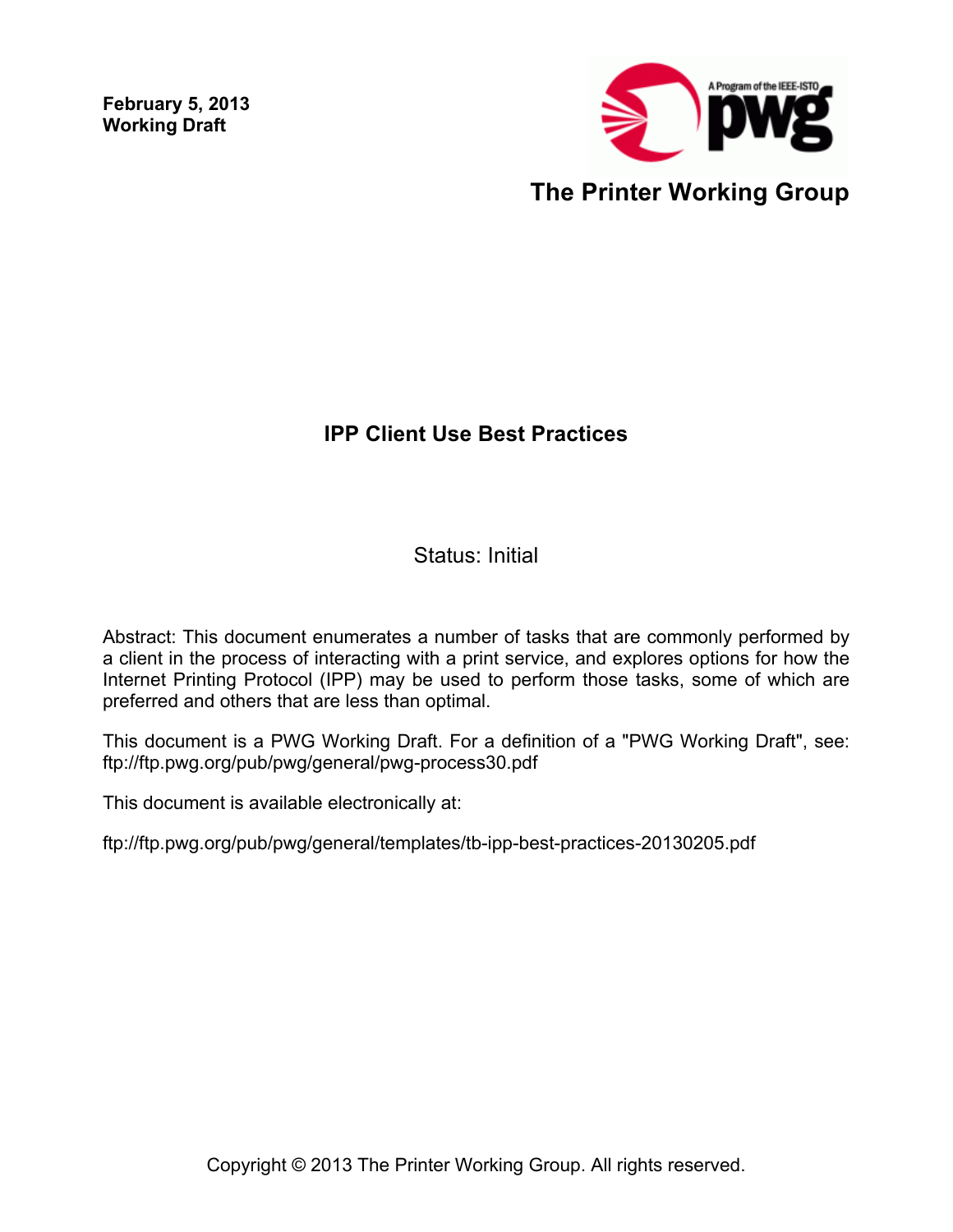Copyright © 2013 The Printer Working Group. All rights reserved.

 This document may be copied and furnished to others, and derivative works that comment on, or otherwise explain it or assist in its implementation may be prepared, copied, published and distributed, in whole or in part, without restriction of any kind, provided that the above copyright notice, this paragraph and the title of the Document as referenced below are included on all such copies and derivative works. However, this document itself may not be modified in any way, such as by removing the copyright notice or references to the IEEE-ISTO and the Printer Working Group, a program of the IEEE-ISTO.

Title: *IPP Client Use Best Practices*

 The IEEE-ISTO and the Printer Working Group DISCLAIM ANY AND ALL WARRANTIES, WHETHER EXPRESS OR IMPLIED INCLUDING (WITHOUT LIMITATION) ANY IMPLIED

- WARRANTIES OF MERCHANTABILITY OR FITNESS FOR A PARTICULAR PURPOSE.
- The Printer Working Group, a program of the IEEE-ISTO, reserves the right to make changes to the document without further notice. The document may be updated, replaced
- or made obsolete by other documents at any time.

 The IEEE-ISTO takes no position regarding the validity or scope of any intellectual property or other rights that might be claimed to pertain to the implementation or use of the technology described in this document or the extent to which any license under such rights might or might not be available; neither does it represent that it has made any effort to identify any such rights.

 The IEEE-ISTO invites any interested party to bring to its attention any copyrights, patents, 22 or patent applications, or other proprietary rights which may cover technology that may be required to implement the contents of this document. The IEEE-ISTO and its programs shall not be responsible for identifying patents for which a license may be required by a document and/or IEEE-ISTO Industry Group Standard or for conducting inquiries into the legal validity or scope of those patents that are brought to its attention. Inquiries may be 27 submitted to the IEEE-ISTO by e-mail at: ieee-isto@ieee.org.

 The Printer Working Group acknowledges that the IEEE-ISTO (acting itself or through its designees) is, and shall at all times, be the sole entity that may authorize the use of certification marks, trademarks, or other special designations to indicate compliance with these materials.

- Use of this document is wholly voluntary. The existence of this document does not imply that there are no other ways to produce, test, measure, purchase, market, or provide other goods and services related to its scope.
-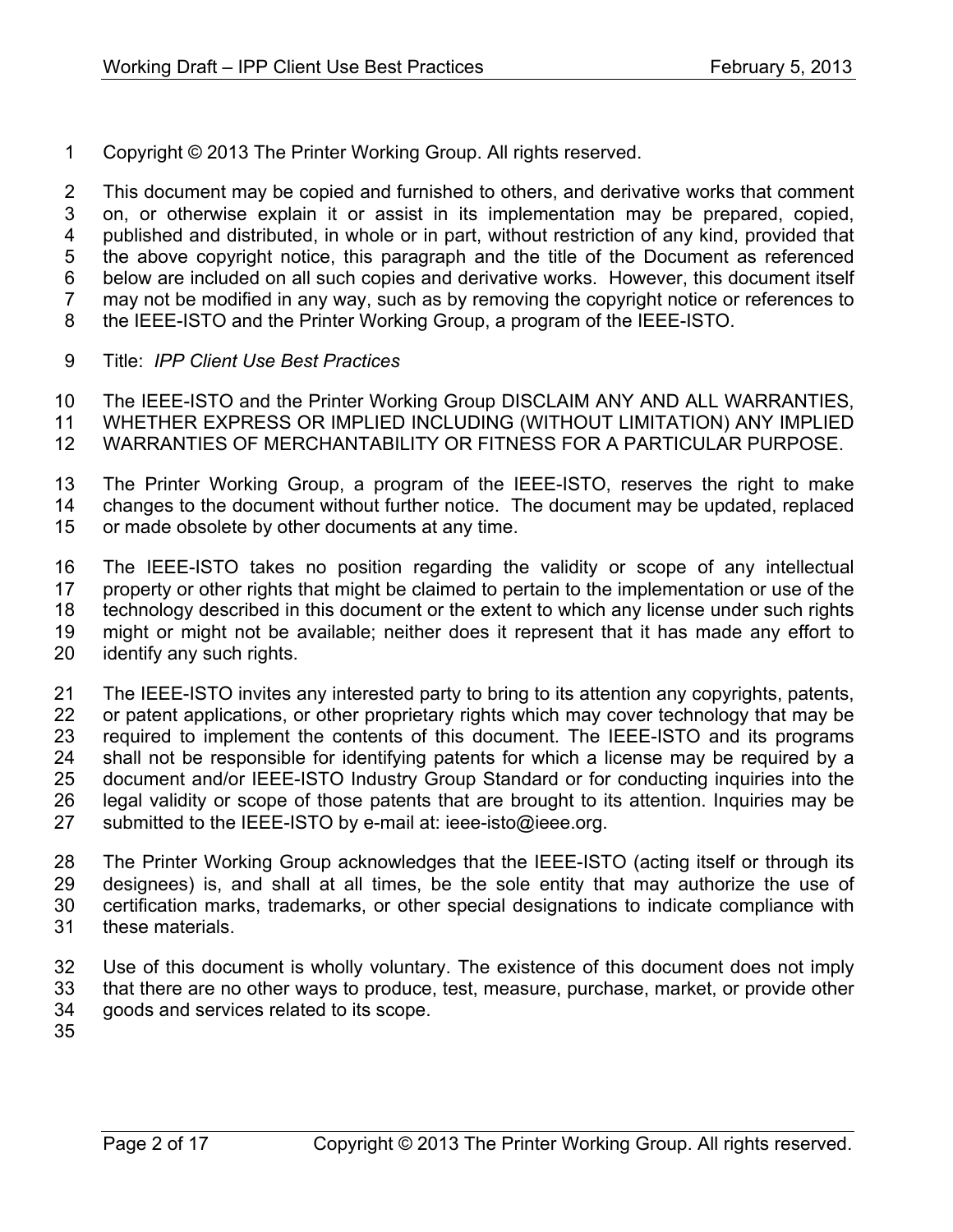#### **About the IEEE-ISTO**

 The IEEE-ISTO is a not-for-profit corporation offering industry groups an innovative and flexible operational forum and support services. The IEEE-ISTO provides a forum not only to develop standards, but also to facilitate activities that support the implementation and acceptance of standards in the marketplace. The organization is affiliated with the IEEE (http://www.ieee.org/) and the IEEE Standards Association (http://standards.ieee.org/).

- For additional information regarding the IEEE-ISTO and its industry programs visit:
- http://www.ieee-isto.org

#### **About the IEEE-ISTO PWG**

 The Printer Working Group (or PWG) is a Program of the IEEE Industry Standards and Technology Organization (ISTO) with member organizations including printer manufacturers, print server developers, operating system providers, network operating systems providers, network connectivity vendors, and print management application developers. The group is chartered to make printers and the applications and operating systems supporting them work together better. All references to the PWG in this document implicitly mean "The Printer Working Group, a Program of the IEEE ISTO." In order to meet this objective, the PWG will document the results of their work as open standards that define print related protocols, interfaces, procedures and conventions. Printer manufacturers and vendors of printer related software will benefit from the interoperability provided by voluntary conformance to these standards.

 In general, a PWG standard is a specification that is stable, well understood, and is technically competent, has multiple, independent and interoperable implementations with substantial operational experience, and enjoys significant public support.

- For additional information regarding the Printer Working Group visit:
- http://www.pwg.org
- Contact information:
- The Printer Working Group
- c/o The IEEE Industry Standards and Technology Organization
- 445 Hoes Lane
- Piscataway, NJ 08854 USA
- 
-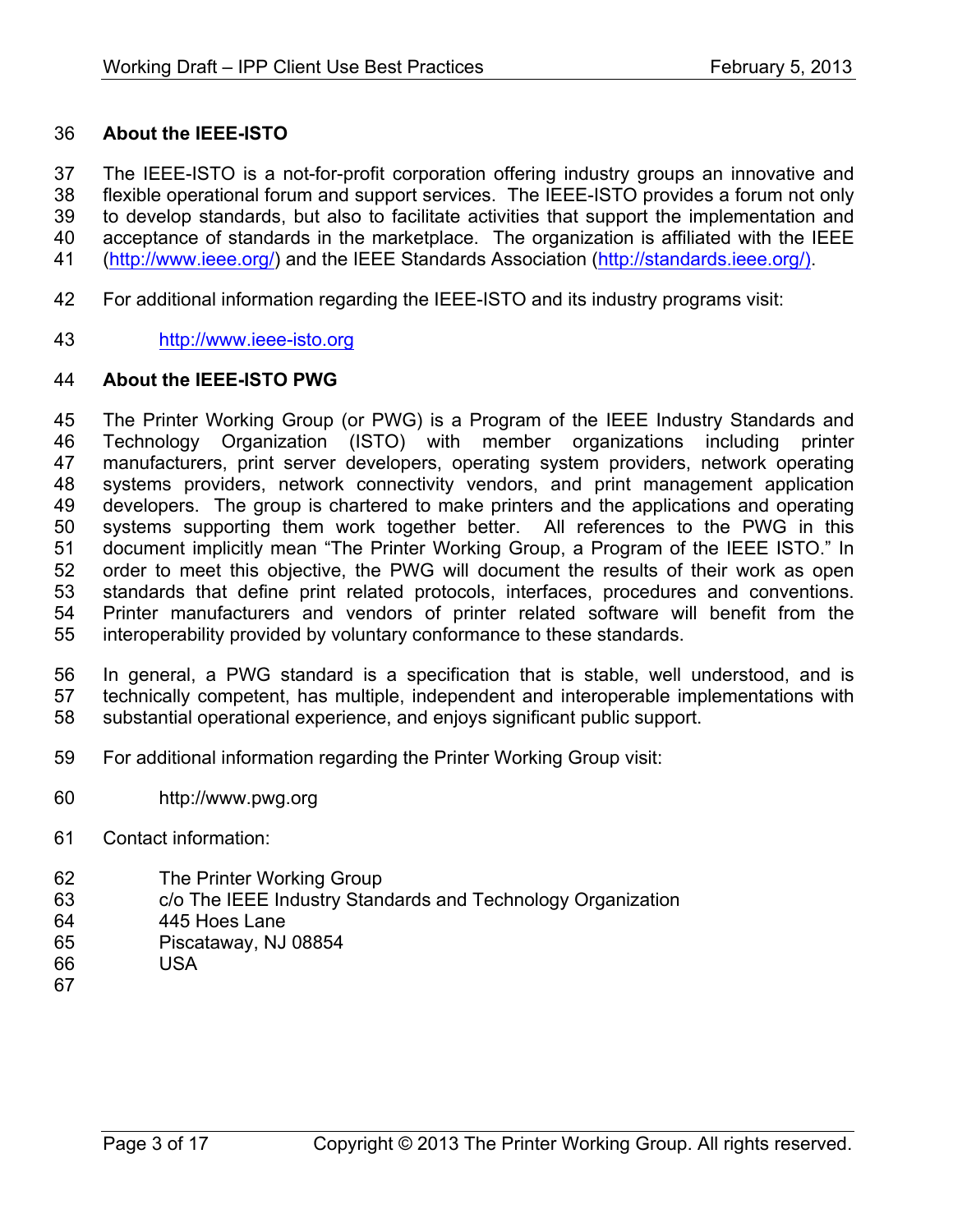#### **About the Internet Printing Protocol Work Group**

 The Internet Printing Protocol (IPP) working group has developed a modern, full-featured network printing protocol, which is now the industry standard. IPP allows a print client to query a printer for its supported capabilities, features, and parameters to allow the selection of an appropriate printer for each print job. IPP also provides job information prior to, during, and at the end of job processing.

For additional information regarding IPP visit:

#### http://www.pwg.org/ipp/

Implementers of this specification are encouraged to join the IPP mailing list in order to

 participate in any discussions of the specification. Suggested additions, changes, or clarification to this specification, should be sent to the IPP mailing list for consideration.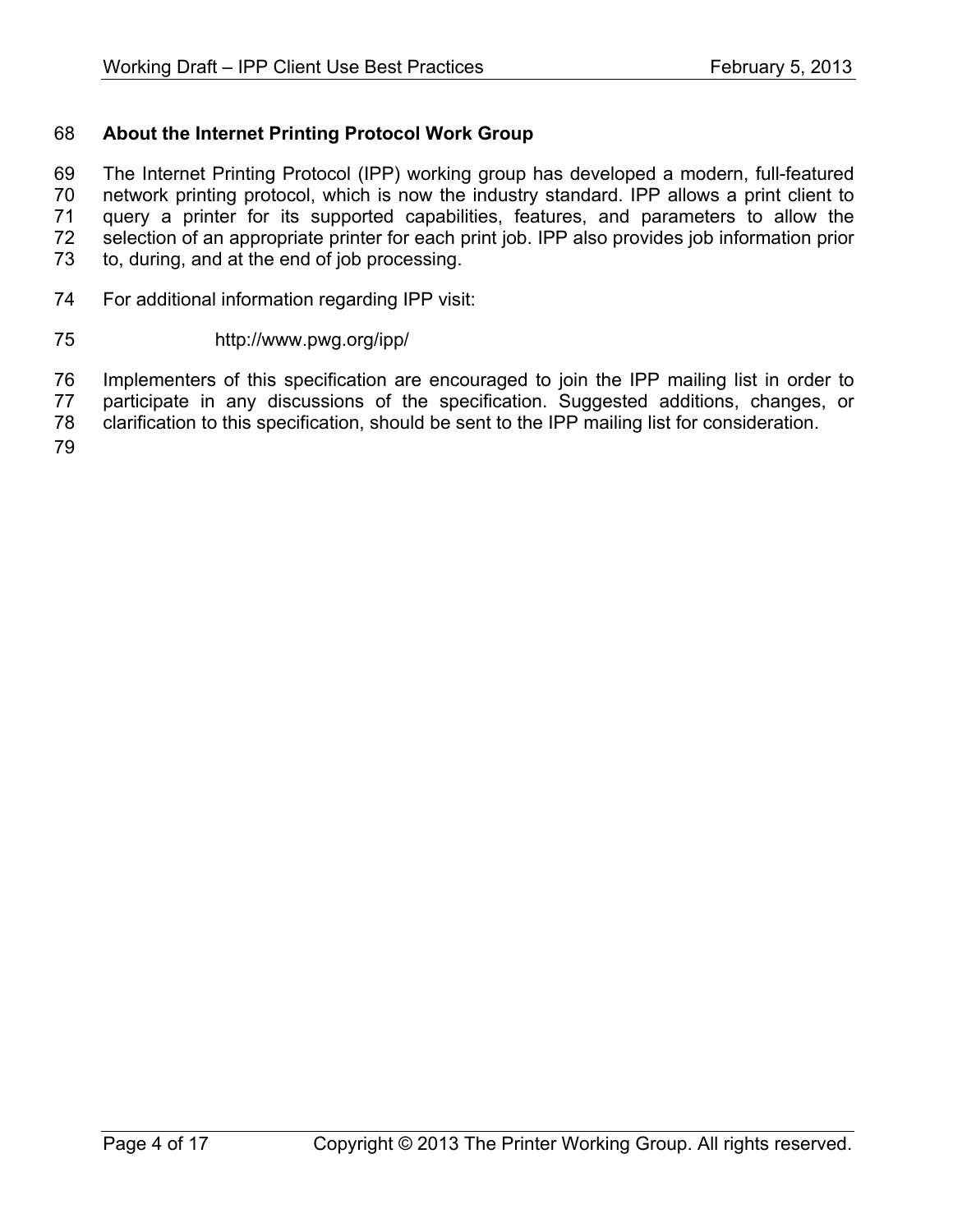| 80  | <b>Table of Contents</b>                                                           |  |
|-----|------------------------------------------------------------------------------------|--|
| 81  |                                                                                    |  |
| 82  |                                                                                    |  |
| 83  |                                                                                    |  |
| 84  |                                                                                    |  |
| 85  |                                                                                    |  |
| 86  |                                                                                    |  |
| 87  |                                                                                    |  |
| 88  |                                                                                    |  |
| 89  |                                                                                    |  |
| 90  |                                                                                    |  |
| 91  |                                                                                    |  |
| 92  |                                                                                    |  |
| 93  |                                                                                    |  |
| 94  |                                                                                    |  |
| 95  |                                                                                    |  |
| 96  | 4.1.2 Select A Printer Via User Provided DNS Hostname Or Raw Ipv4 / Ipv6 Address 9 |  |
| 97  |                                                                                    |  |
| 98  |                                                                                    |  |
| 99  |                                                                                    |  |
| 100 |                                                                                    |  |
| 101 |                                                                                    |  |
| 102 |                                                                                    |  |
| 103 |                                                                                    |  |
| 104 |                                                                                    |  |
| 105 |                                                                                    |  |
| 106 |                                                                                    |  |
| 107 |                                                                                    |  |
| 108 |                                                                                    |  |
| 109 |                                                                                    |  |
| 110 |                                                                                    |  |
| 111 |                                                                                    |  |
| 112 |                                                                                    |  |
| 113 |                                                                                    |  |
| 114 |                                                                                    |  |
| 115 |                                                                                    |  |
| 116 |                                                                                    |  |
| 117 |                                                                                    |  |
| 118 |                                                                                    |  |

119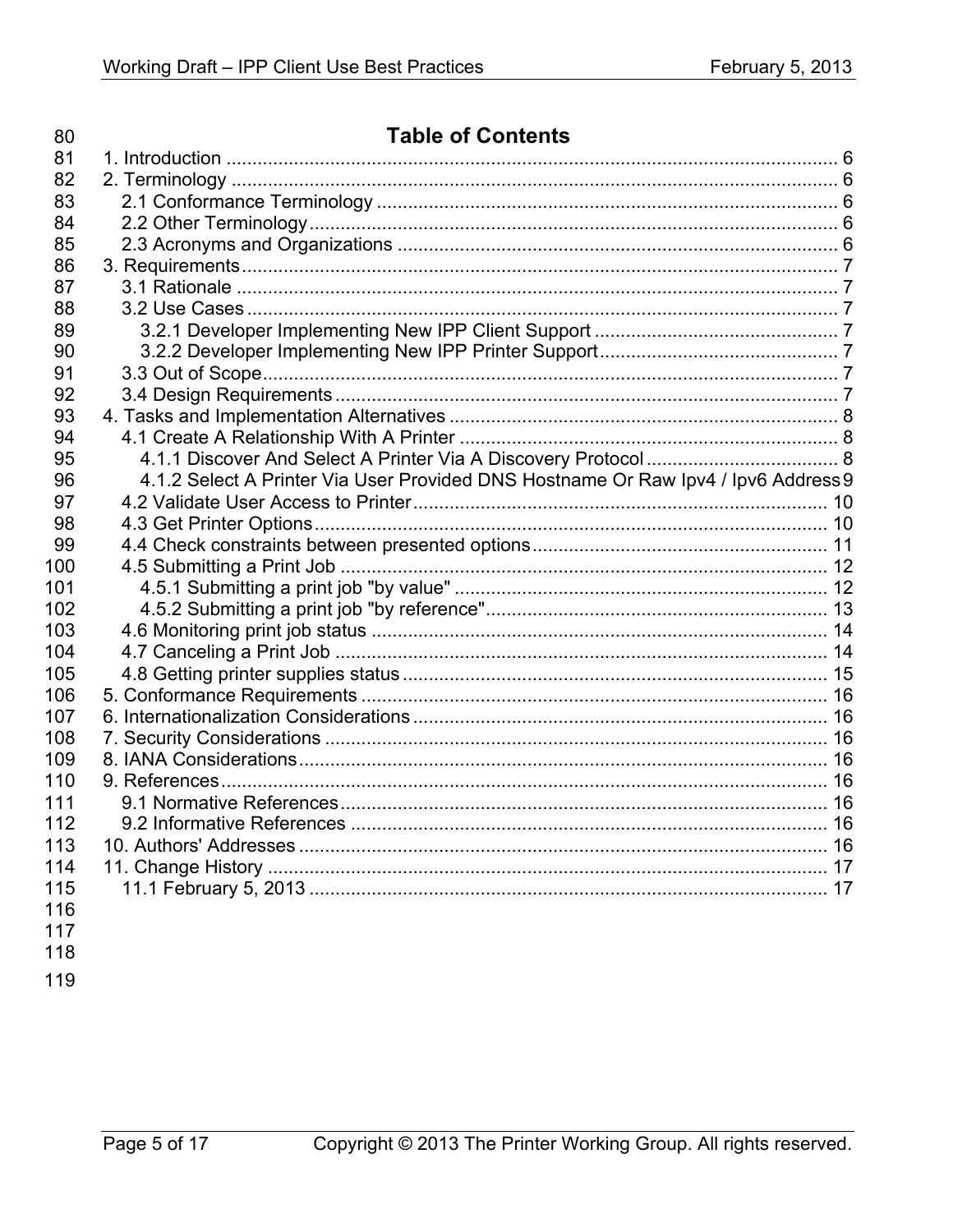# **1. Introduction**

 The use case descriptions below represent stages or sub-tasks that users perform in the process of using a printer. Each of these below include a textual description as well as a series of workflow options for how it might be implemented using IPP. Each workflow option will be informally labeled according to its perceived quality, using the set of labels {"BAD", "POOR", "GOOD", "BETTER", "BEST"}, that are ordered from least desirable to most desirable.

# **2. Terminology**

### **2.1 Conformance Terminology**

 Capitalized terms, such as MUST, MUST NOT, RECOMMENDED, REQUIRED, SHOULD, SHOULD NOT, MAY, and OPTIONAL, have special meaning relating to conformance as defined in Key words for use in RFCs to Indicate Requirement Levels [RFC2119]. The term CONDITIONALLY REQUIRED is additionally defined for a conformance requirement that applies to a particular capability or feature.

#### **2.2 Other Terminology**

*Capitalized Term In Italics*: definition of the term with any references as appropriate.

#### **2.3 Acronyms and Organizations**

- *IANA*: Internet Assigned Numbers Authority, http://www.iana.org/
- *IETF*: Internet Engineering Task Force, http://www.ietf.org/
- *ISO*: International Organization for Standardization, http://www.iso.org/
- *PWG*: Printer Working Group, http://www.pwg.org/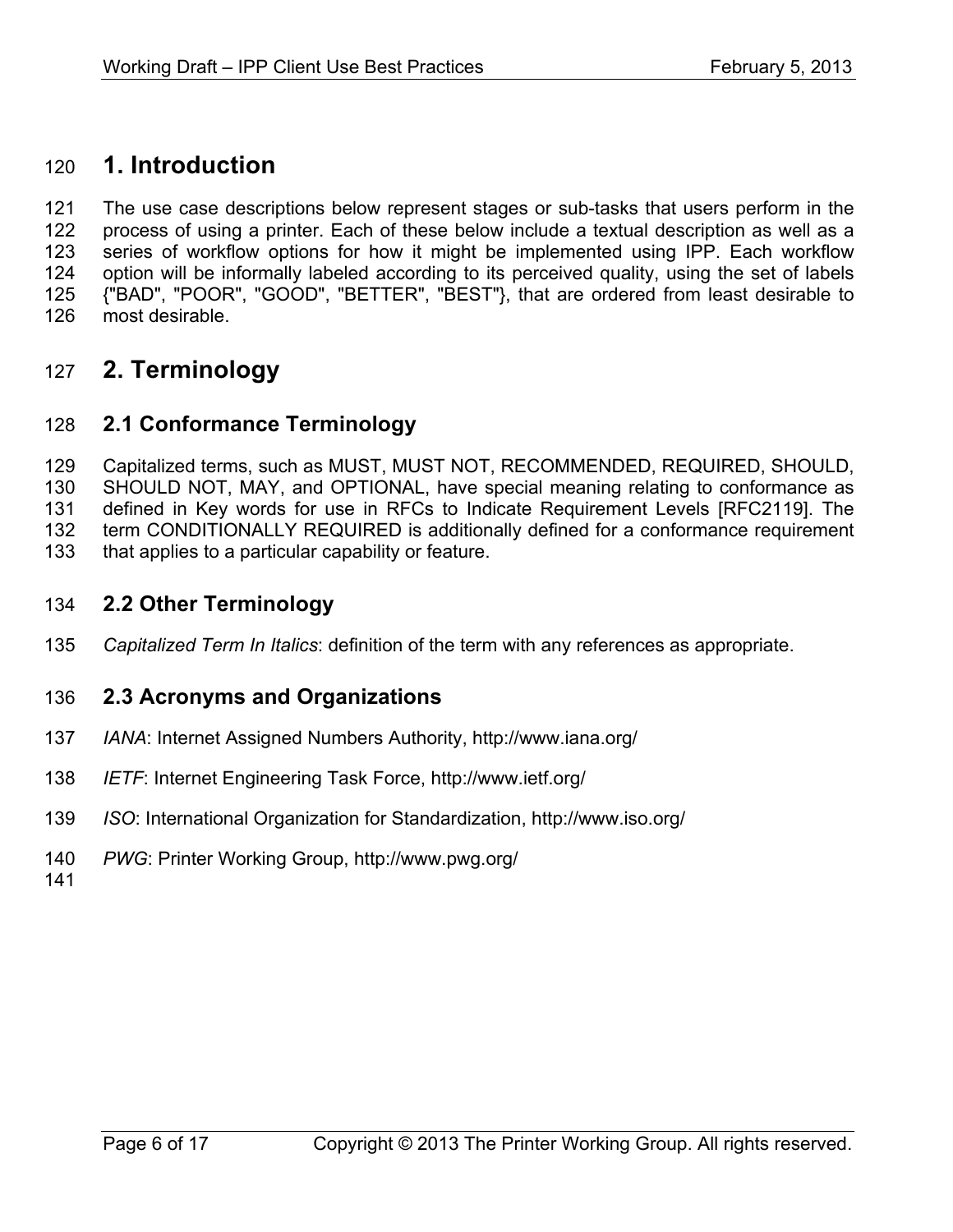# **3. Requirements**

#### **3.1 Rationale**

 The Internet Printing Protocol/1.1: Implementor's Guide [RFC3196] was ratified in November 2001. Since that time many extensions to IPP have been ratified, and the scope of use of IPP has grown considerably. Given all these extensions to IPP, implementers would benefit from an updated best practices document that covers the use of these extensions, as well as the core of IPP that has remained unchanged, to assist implementers in their efforts to deliver a quality client experience.

#### **3.2 Use Cases**

#### **3.2.1 Developer Implementing New IPP Client Support**

 Garrett is a developer working on a new client platform that is adding system-level printing support. Many printers support IPP Everywhere [PWG5100.14], so he plans to implement printing support in his client platform using this standard as well. But IPP Everywhere and its related standards don't describe how best to use IPP for the various tasks his software must perform, in order to deliver a quality client user experience. He finds RFC 3196 but its recommendations are insufficient. Using the IPP Use Best Practices document, he is able to avoid some common design pitfalls and quickly deliver a quality IPP client experience.

#### **3.2.2 Developer Implementing New IPP Printer Support**

 Duncan is a firmware developer at a printer vendor creating a new printer that implements IPP Everywhere. In reading the IPP Client Use Best Practices, he can more easily anticipate how some segment of clients implemented according to these practices are likely to behave, and more rapidly understand how the various operations can be used with 166 one another to achieve certain tasks.

#### **3.3 Out of Scope**

- The following are considered out of scope for this specification:
- 169 1. Specifications to extend or replace portions of the Internet Printing Protocol itself
- 2. Normative requirements regarding user experience

#### **3.4 Design Requirements**

The design requirements for this specification are: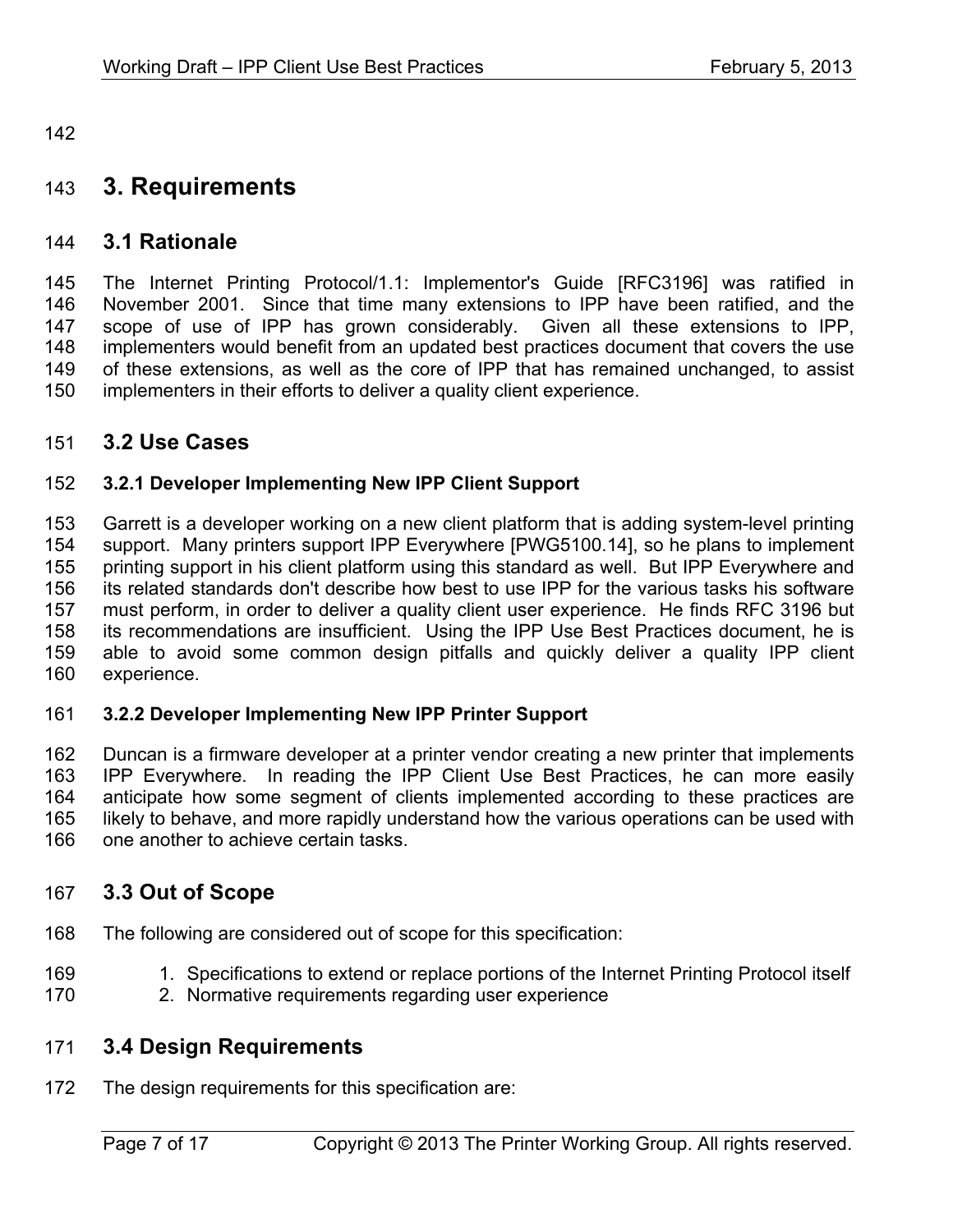- 173 1. Explore tasks performed by client implementations
- 2. Enumerate a series of alternatives
- 175 3. Rank those options according to a non-numeric qualitative grading scheme

# **4. Tasks and Implementation Alternatives**

### **4.1 Create A Relationship With A Printer**

 You can't print to a printer if you cannot establish a connection to it. Historically, connecting to a printer to establish a "relationship" with it meant identifying a printer and then creating a persistent local records and resources for that printer relationship with your system's print spooler. This was called a "print queue", and it involved binding drivers to create the relationships needed to communicate at the different levels, and then keeping record of that set of relationships so that it could be re-used at a later time. The set of printers or other devices the user's system might encounter was relatively small and fairly static.

 More recent re-thinking of this relationship between client and printer has resulted in more "dynamic" relationship creation, where universal drivers can interrogate a device hosting a print service using a standardized protocol solution stack, and using that dynamically ascertain and update print service attributes. In this paradigm, a "persistent" print service record is more like a Web browser bookmark.

 Both paradigms still require a method of identifying the target devices. That can be done using dynamic service discovery protocols where the services respond to discovery requests, or explicitly by name (host name or raw IPv4/IPv6 address).

#### **4.1.1 Discover And Select A Printer Via A Discovery Protocol**

 Discovery protocols are used to identify instances of print services or printers by searching the network for service types or device types. This helps the user by making it so that they don't need to do a physical survey of devices' addresses.

 Regardless of the actual discovery protocol used, the APIs driving the protocols generally can be used in either a synchronous or asynchronous fashion. Unfortunately, many legacy software systems (as well as developers) are accustomed to the synchronous model, which is easily identified by the presence of a "refresh button". The synchronous model is not as user friendly as the asynchronous model, but it is somewhat easier to write programs in a synchronous way than an asynchronous way.

- **Options**
- POOR:
- 206 o Perform network discovery with a synchronous API<br>207 **-** Show progress bar
	- Show progress bar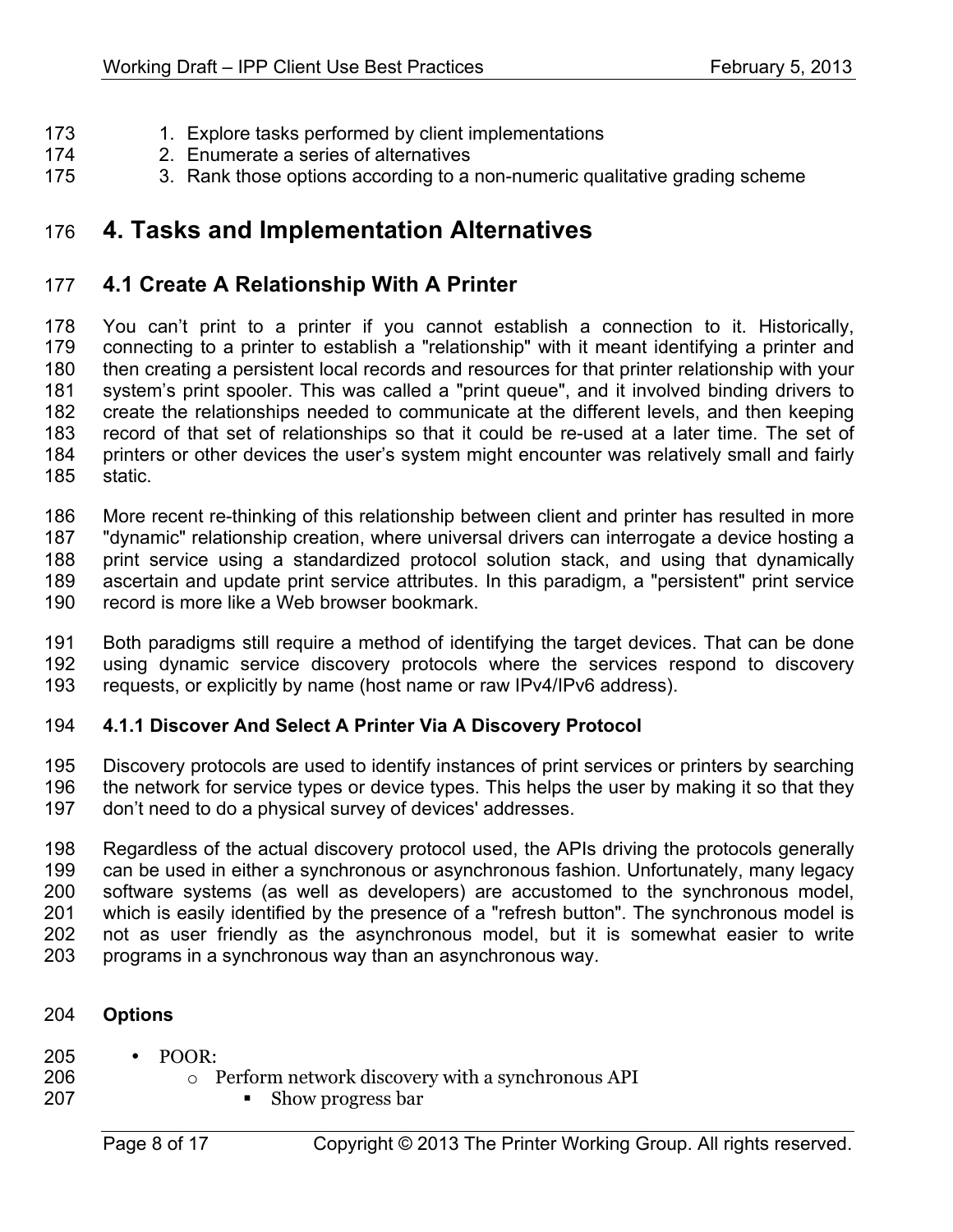| 208 | Discovery.Start()<br>٠                                                           |
|-----|----------------------------------------------------------------------------------|
| 209 | $sleep(X)$ where $X$<br>п                                                        |
| 210 | Discovery.Stop()<br>п                                                            |
| 211 | <b>Present the results of the discovery</b><br>$\circ$                           |
| 212 | "Refresh" button restarts process<br>$\circ$                                     |
| 213 | Why this is bad:                                                                 |
| 214 | • list can be stale                                                              |
| 215 | The results are not "live"<br>$\bullet$                                          |
| 216 | • "Reset" button is unnecessary and is a crutch                                  |
| 217 | User selects a printer and presses "Continue" or equivalent<br>$\circ$           |
| 218 | <b>BETTER:</b><br>$\bullet$                                                      |
| 219 | Perform network discovery with an asynchronous API                               |
| 220 | Show List UI widget                                                              |
| 221 | Discovery.Start() with a callback<br>п                                           |
| 222 | callback is called when discovery responses (add or remove) are                  |
| 223 | received                                                                         |
| 224 | User selects a printer and presses "Continue" or equivalent<br>$\circ$           |
| 225 | Discovery.Stop()<br>$\blacksquare$                                               |
| 226 | 4.1.2 Select A Printer Via User Provided DNS Hostname Or Raw Ipv4 / Ipv6 Address |
|     |                                                                                  |

 In some cases a discovery protocol is either not adequate or unnecessary. Examples of when this use case is encountered include pre-published names or addresses, and also situations where the target device is not on the local link. (DNS-SD and WS-Discovery are 230 generally used for link-local discovery, though wide-area variants as well as LDAP systems may also be used, but are frequently not for various reasons.)

 For each of these options below, the assumption is that the client has been given an address string, and should attempt to connect to the host at that address.

#### **Options**

 • BAD:  $\circ$  Let each printer model make up its own path, and depend on some other **protocol to get the resource path Example 3** IPP has no defined standard mechanism to enumerate the Printer objects' resource paths • POOR:  $\circ$  IPP Get-Printer-Attributes with printer-uri set to a URI that was manually entered by the user entered by the user § "ipp" URI scheme could be used to encode the hostname and the **resource path** 245 BIG Having the user enter the URI exposes too many details to the user, including the detail about the fact that IPP is actually beiing used. Users need not be aware of which print protocol is being used.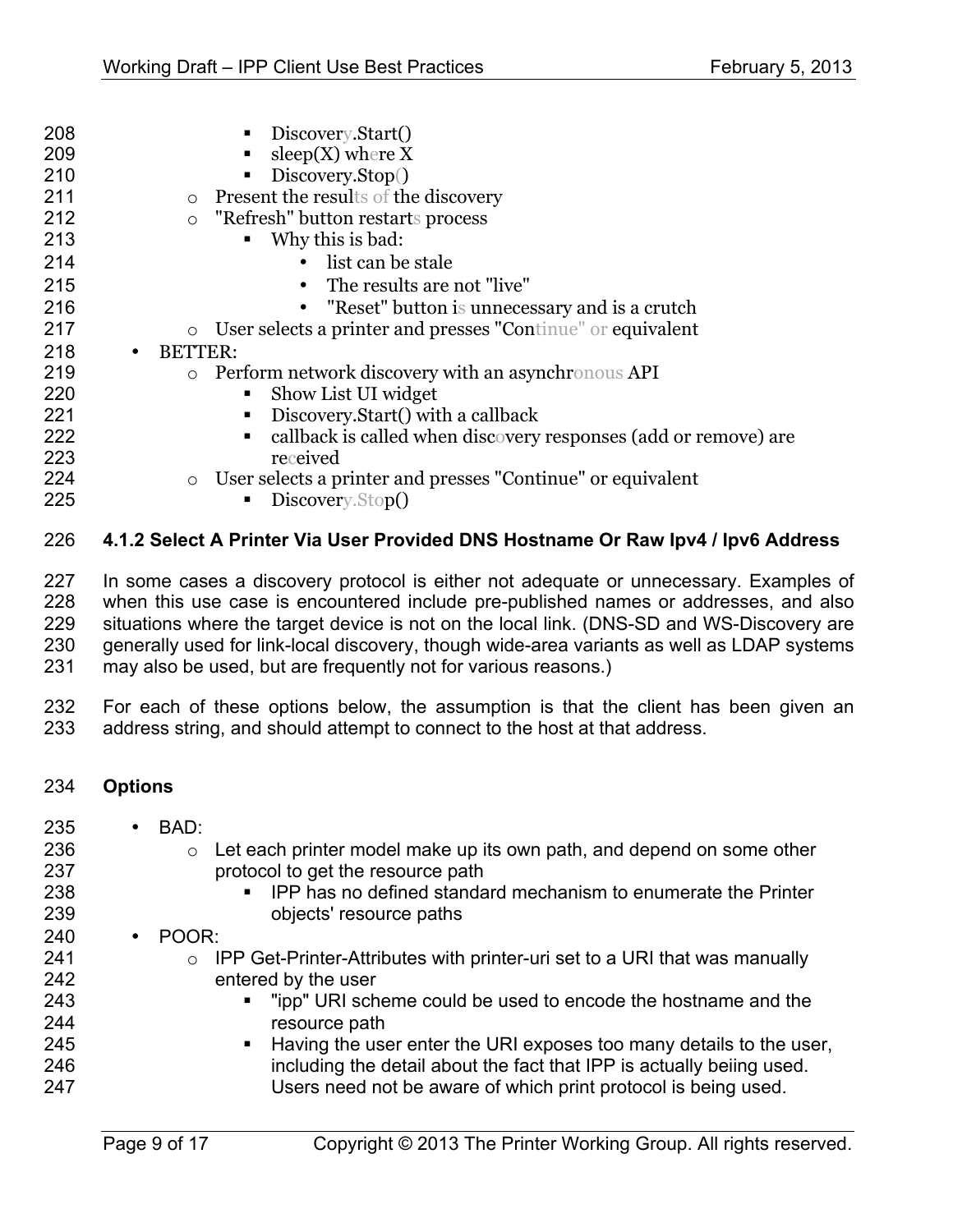| GOOD:<br>$\bullet$                                                                          |
|---------------------------------------------------------------------------------------------|
| IPP Get-Printer-Attributes with printer-uri set to a well-known Printer resource<br>$\circ$ |
| path                                                                                        |
| "/ipp/print"<br>п                                                                           |
| BETTER:<br>$\bullet$                                                                        |
| IPP Get-Printer-Attributes with printer-uri set to "/"<br>$\circ$                           |
| examine the "printer-uri-supported" attribute; use the first URI in the list<br>$\circ$     |
| IPP Get-Printer-Attributes with printer-uri set to first URI<br>$\circ$                     |
| BEST:<br>$\bullet$                                                                          |
| <b>IPP Get-Services operation</b><br>$\circ$                                                |
| Coming with System Control Service<br>п.                                                    |
| Is this really going to be better?<br>$\blacksquare$                                        |
| Yes, expected to have metadata associated with each URI                                     |
| specifying the class of service                                                             |
|                                                                                             |

### **4.2 Validate User Access to Printer**

 Selecting a printer is misleading to the user if the user isn't allowed to use the selected printer. Therefore, access restrictions should be validated before selection confirmation (queue creation, etc.) is done on the client system.

- **Options**
- BAD:
- o Do Nothing
- 
- 
- **Example 269** The user may choose a printer but not be able to use it due to not having access credentials (username or password or whatever) to use 271 that printer
- GOOD:
- o IPP Validate-Job operation
- Use the defaults, but provide the credentials to allow the user access to be determined

# **4.3 Get Printer Options**

 Once a printer has been identified, it is necessary for the print system to understand the capabilities that the printer device's print service provides. This includes what print job payload formats can be consumed by the print service, the available options and default choices, and so forth. It also includes other information about the device itself, such as its location. Some of this is done at relationship creation time (queue creation time), perhaps by consulting information stored statically in the printer. It may be that this information can all be retrieved from the printer itself. This is basically the print dialog's activity between the time that the user performs an action to request that the print dialog be presented, and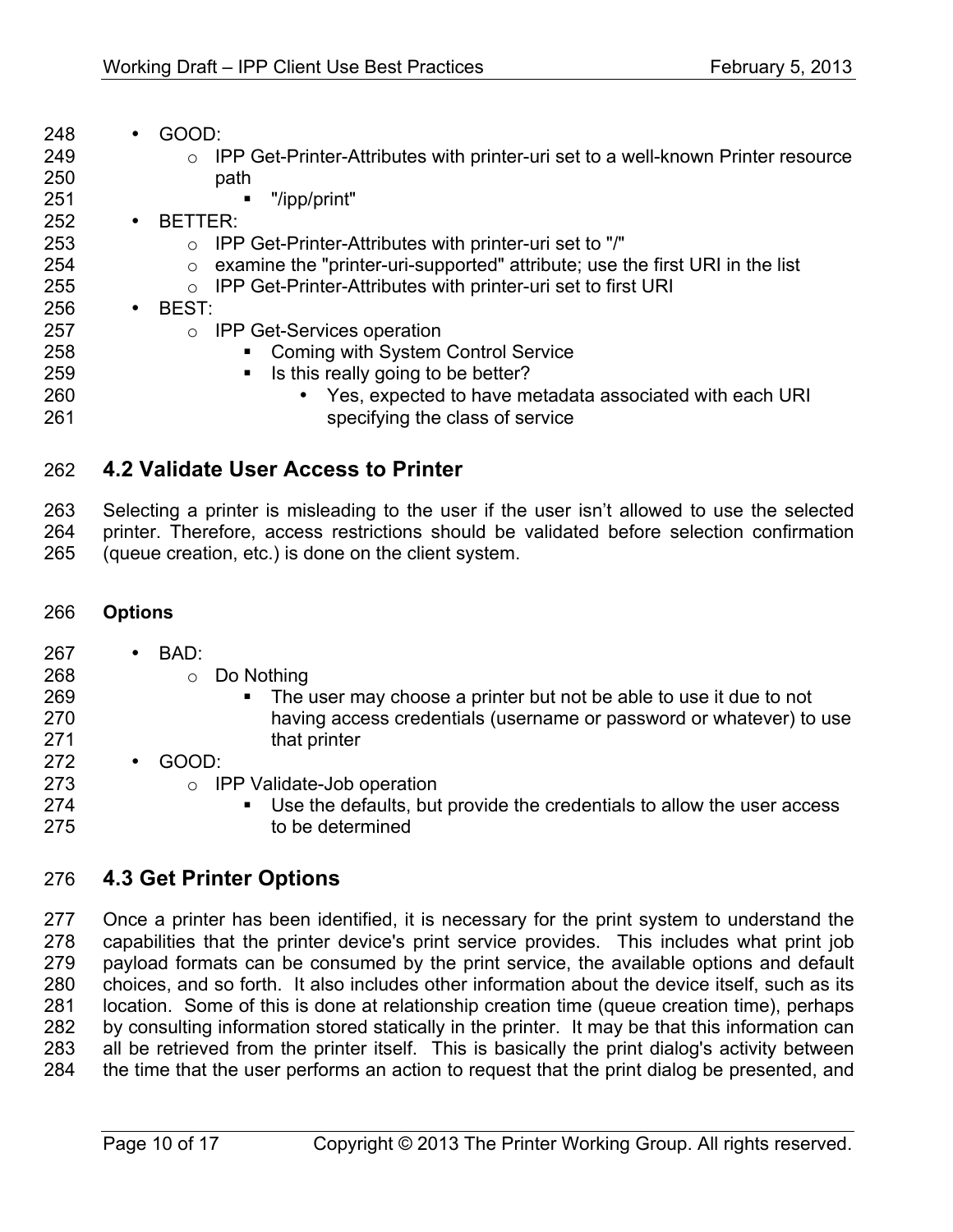the time that the dialog is presented to the user, populated with the available option choices.

- **Options**
- SAD:
- **b 289** o Depend on a-priori knowledge about a particular model as a way of listing options for the model of device identified as the target
- **Blacks •** Model specific print drivers fall in this bucket
- GOOD:
- 293 **b PP Get-Printer-Attributes Operation**<br>294 **b Perry Prequest includes no printer att** 
	- **•** request includes no printer attributes; only operation attributes
- § reply will contain the job template attributes for all PDLs
- **client guesses at what attributes may work or not work for a given PDL, or** uses a-priori knowledge
- BETTER:
- 299 **b PP Get-Printer-Attributes Operation**<br>300  **Solution Contributes** Party specific attributes?
	- any specific attributes?
- o Process results; decide on a PDL
- 302 **b** IPP Get-Printer-Attributes Operation<br>303 **Figures** request includes the document
- **•** request includes the document-format attribute with value specifying the chosen PDL
- **•** reply will contain the job template attributes appropriately filtered ("colored") for that particular document-format

#### **4.4 Check constraints between presented options**

 Printer features and options are presented typically in a print dialog. Some of these have states that have relationships with other options' states, where one cannot be in a particular state if another one is too. These are known as constraints, and they must be calculated any time the state of a control changes state. There are various ways that this can be done.

#### **Options**

 • POOR: o IPP Validate-Job **• Every time a control is changed, the client sends IPP Validate-Job**  with attribute values corresponding to current state of controls • GOOD: 319 o IPP Validate-Job<br>320 **e** when "Prin • when "Print" button is pressed, confirms the job creation / submission will succeed (authentication, etc.)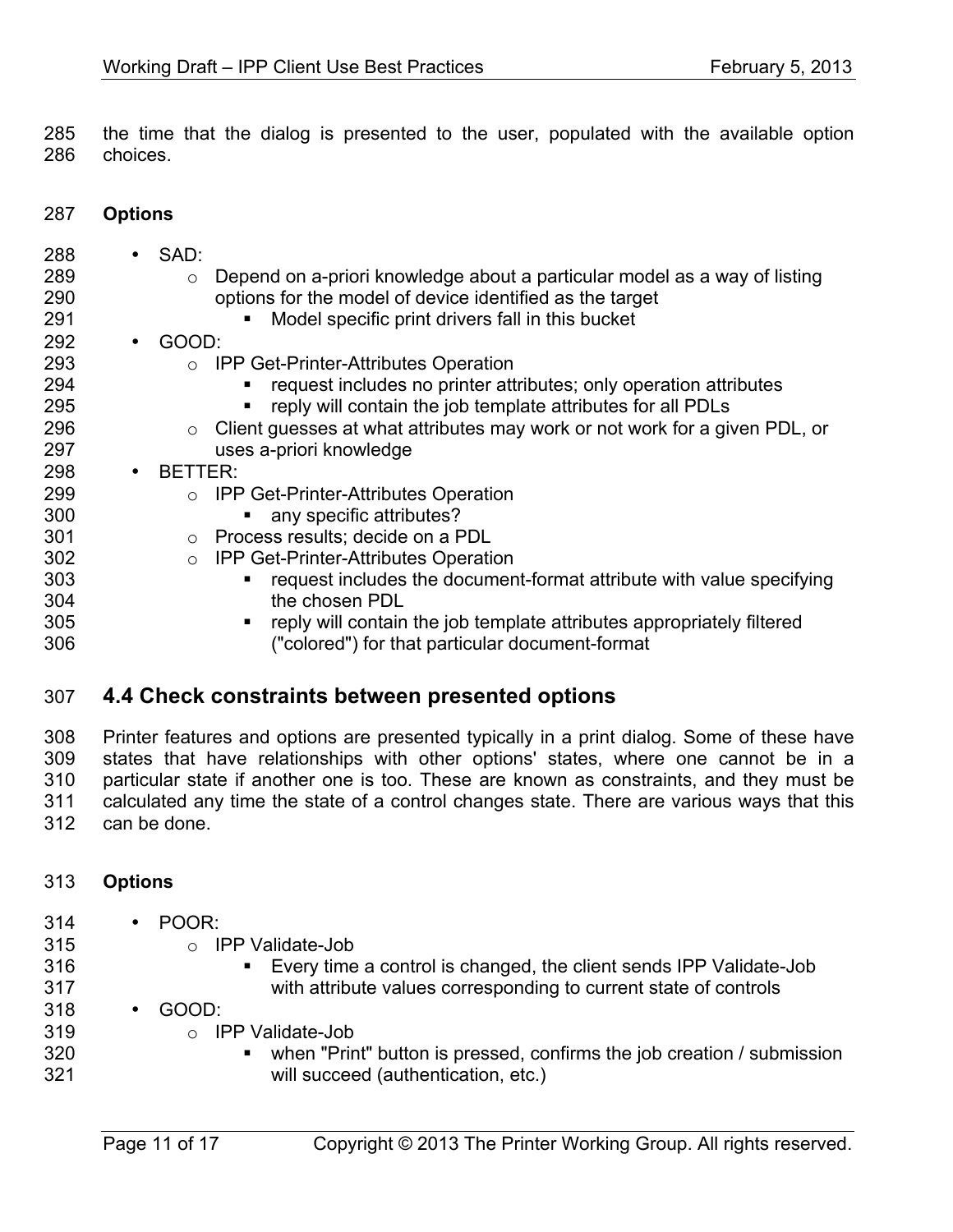**• client depends on this operation to perform constraints validation**  printer-side • BETTER: o IPP Get-Printer-Attributes **• device implements job-constraits-supported •** device implements job-resolvers-supported o <Local processing of constraints> o IPP Validate-Job **• When "Print" button is pressed, confirms the job creation / submission**  will succeed (authentication, etc.) **•** constraints validation already handled client-side

### **4.5 Submitting a Print Job**

 Once the user has decided on options, the print job is generated and ultimately made available to the printer in some fashion. There are several different ways that this may occur.

#### **4.5.1 Submitting a print job "by value"**

 This is the classical way that a print job is sent from the client to the print service: a job is created; and the job information and payload content are sent by the client to the print service.

Options

| 342 |           | POOR:                                                                     |
|-----|-----------|---------------------------------------------------------------------------|
| 343 |           | <b>IPP Print-Job</b><br>$\Omega$                                          |
| 344 |           | no pre-flight checks                                                      |
| 345 |           | the printer may reject it but only after it has been transmitted in whole |
| 346 |           | or in part.                                                               |
| 347 |           | better to check ticket and content types first.                           |
| 348 |           | GOOD:                                                                     |
| 349 |           | <b>IPP Validate-Job</b><br>$\bigcap$                                      |
| 350 |           | pre-flight checks the job by validating the job attributes and document   |
| 351 |           | type                                                                      |
| 352 |           | <b>IPP Print-Job</b><br>$\circ$                                           |
| 353 |           | creates the job and sends the payload in one operation                    |
| 354 |           | however, the Job object's URI isn't usually known until the job           |
| 355 |           | transmission is complete                                                  |
| 356 |           | doesn't work well with flow-controlled (low-end) printers<br>п            |
| 357 | $\bullet$ | BETTER:                                                                   |
| 358 |           | <b>IPP Validate-Job</b><br>$\bigcap$                                      |
| 359 |           | pre-flight checks the job by validating the job attributes and document   |
| 360 |           | type                                                                      |
| 361 |           | <b>IPP Create-Job</b><br>$\bigcirc$                                       |
|     |           |                                                                           |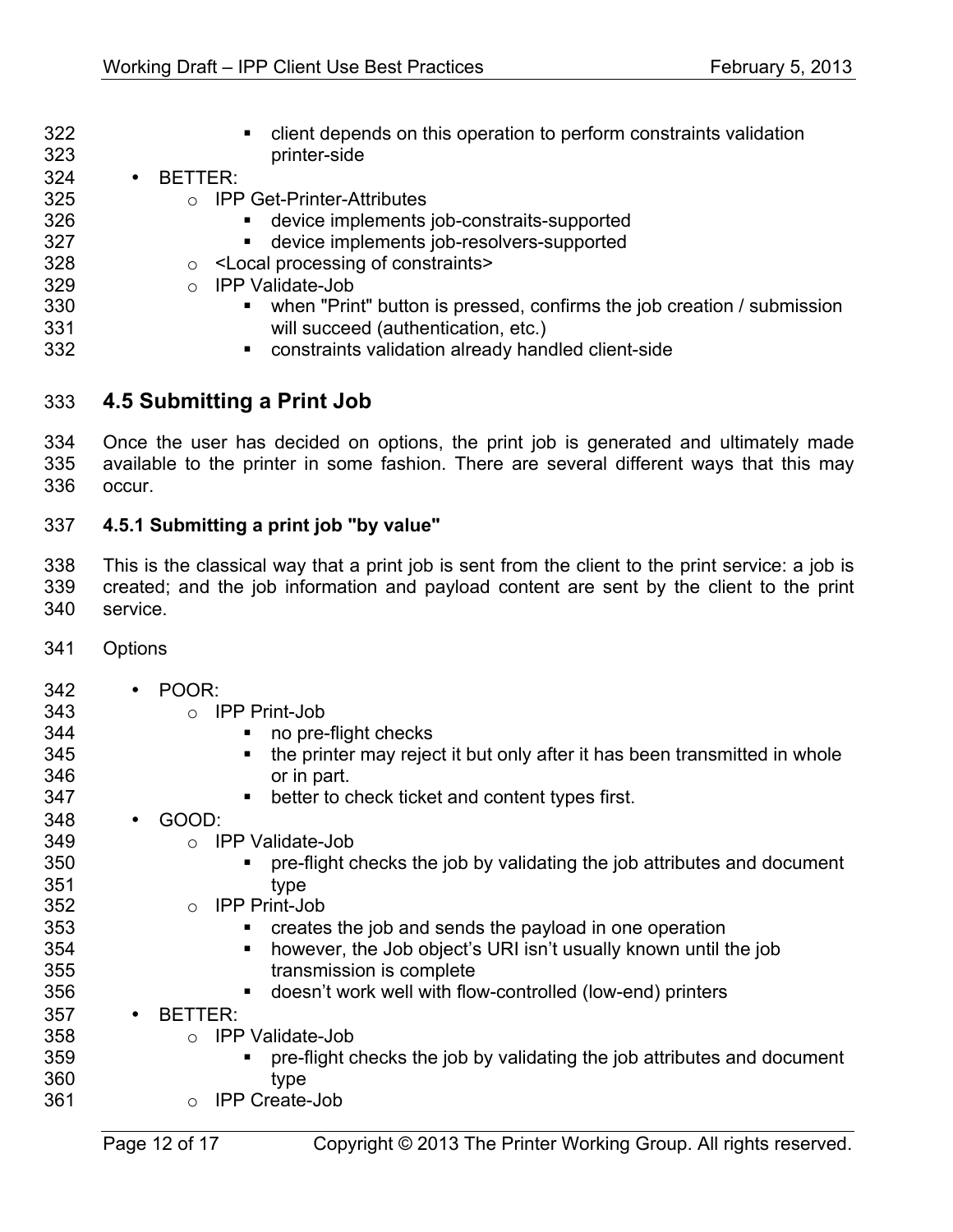| 362 | returns immediately with the job URI for monitoring and ticket                  |
|-----|---------------------------------------------------------------------------------|
| 363 | processing status                                                               |
| 364 | • if there is a problem then Create-Job may fail the same as Validate-          |
| 365 | Job would, but may not, which is why we do a Validate-Job first (so             |
| 366 | that there isn't a zombie job there)                                            |
| 367 | <b>IPP Send-Document</b><br>$\circ$                                             |
| 368 | payload transmission is de-coupled from the creation of the job                 |
| 369 | multiple documents can be sent to build up a compound job                       |
| 370 | means that the client doesn't have to be prepared for an early HTTP<br>٠        |
| 371 | response                                                                        |
| 372 | allows the job URI to be learned before job payload is sent                     |
| 373 | client MUST check to see if value of "multiple-document-jobs-<br>$\blacksquare$ |
| 374 | supported" is "true", to see if it is OK to do multiple Send-Document           |
| 375 | operations to the same Job object.                                              |
| 376 | 4.5.2 Submitting a print job "by reference"                                     |

 This is a slightly different way that a print job is sent from the client to the print service: a job is created and made available for retrieval by the print service, and when the print job 379 the job information and job payload content are sent by the client to the print service.

**Options**

| 381<br>382<br>383<br>384<br>385<br>386<br>387<br>388<br>389<br>390<br>391<br>392<br>393<br>394<br>395<br>396<br>397<br>398<br>399 | POOR:<br>$\bullet$<br><b>IPP Print-URI</b><br>$\bigcap$<br>no pre-flight checks<br>the printer may reject it but only after it has been transmitted in whole<br>or in part.<br>better to check ticket and content types first.<br>GOOD:<br>$\bullet$<br><b>IPP Validate-Job</b><br>$\bigcap$<br>pre-flight checks the job by validating the job attributes and document<br>type<br><b>IPP Print-URI</b><br>$\bigcirc$<br>creates the job and sends a URL to where the payload can be<br>retrieved in one operation<br>print service retrieves the payload file itself<br>however, the Job object's URI isn't usually known until the job<br>٠<br>transmission is complete<br>doesn't work well with flow-controlled (low-end) printers<br><b>BETTER:</b><br>$\bullet$<br><b>IPP Validate-Job</b><br>$\bigcap$ |
|-----------------------------------------------------------------------------------------------------------------------------------|---------------------------------------------------------------------------------------------------------------------------------------------------------------------------------------------------------------------------------------------------------------------------------------------------------------------------------------------------------------------------------------------------------------------------------------------------------------------------------------------------------------------------------------------------------------------------------------------------------------------------------------------------------------------------------------------------------------------------------------------------------------------------------------------------------------|
|                                                                                                                                   |                                                                                                                                                                                                                                                                                                                                                                                                                                                                                                                                                                                                                                                                                                                                                                                                               |
| 400                                                                                                                               | pre-flight checks the job by validating the job attributes and document                                                                                                                                                                                                                                                                                                                                                                                                                                                                                                                                                                                                                                                                                                                                       |
| 401                                                                                                                               | type                                                                                                                                                                                                                                                                                                                                                                                                                                                                                                                                                                                                                                                                                                                                                                                                          |
| 402                                                                                                                               | <b>IPP Create-Job</b><br>$\circ$                                                                                                                                                                                                                                                                                                                                                                                                                                                                                                                                                                                                                                                                                                                                                                              |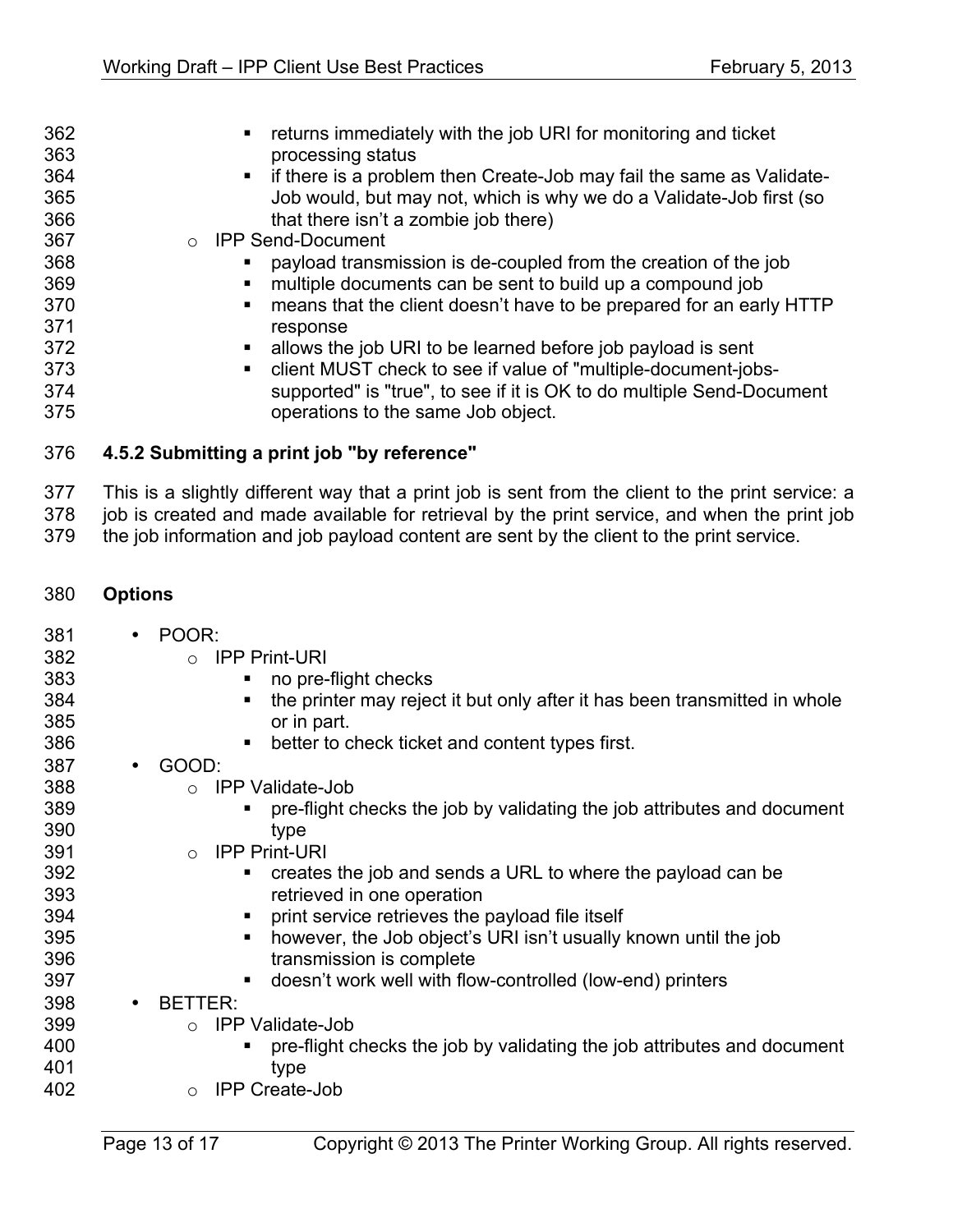| 403<br>404<br>405<br>406<br>407<br>408<br>409<br>410 | • returns immediately with the job URI for monitoring and ticket<br>processing status<br>• if there is a problem then Create-Job will fail the same as Validate-Job<br>would<br><b>IPP Send-URI</b><br>$\circ$<br>payload URI transmission is de-coupled from the creation of the job<br>means that the client doesn't have to be prepared for an early HTTP<br>response |
|------------------------------------------------------|--------------------------------------------------------------------------------------------------------------------------------------------------------------------------------------------------------------------------------------------------------------------------------------------------------------------------------------------------------------------------|
| 411                                                  | • allows the job URI to be learned before job payload is sent                                                                                                                                                                                                                                                                                                            |

# **4.6 Monitoring print job status**

 While the print job is being processed, users may wish to know whether it is proceeding successfully, or whether there are conditions that they need to handle that are preventing processing from proceeding, such as a media jam, open covers, marking agents depleted,

and so forth.

#### **Options**

- POOR:
- o IPP Get-Printer-Attributes
- **•** monitor the value of the printer-state attribute
- **•** polling (lame)
- GOOD:
- 423 o IPP Get-Job-Attributes<br>424 targets the spec
	- $\blacksquare$  targets the specific job status
- **and 125** may be more precise
- **•** (need to see if job attributes will show printer issues (top cover open, etc.) that block a job as well)
- **■** polling (lame)
- BETTER:
- 430 o IPP Create-Job-Subscriptions<br>431  **Andrew Allie** asynchronous / long rur
- asynchronous / long running queries for notifications that don't require polling

# **4.7 Canceling a Print Job**

 It may be that the user wants to terminate a job before it has been fully processed, for whatever reason. There are things that must be done to ensure that the client has decisively cleaned up the state of the Job Object if the client is responsible for canceling the job. Clients' leaving broken Job objects on the Print service is bad behavior.

 There is also a dependency between the options below and how the job was submitted. If Print-Job is used, but the document payload is not completely transmitted, then is a Job object even created? (Is this true in all cases? It is - provide a cross-reference.) Also, if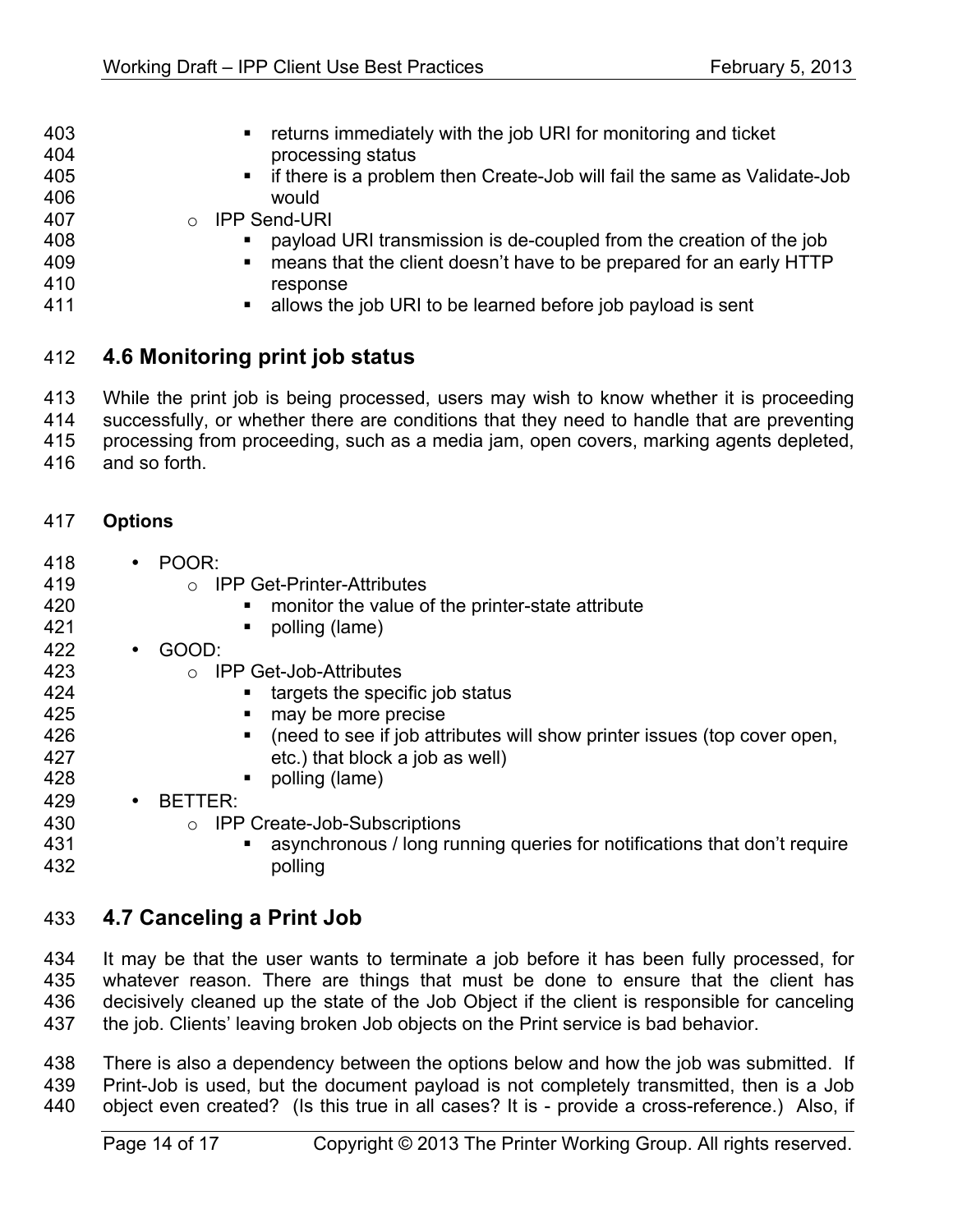Create-Job / Send-Document is used and the Cancel-Job is sent during the Send- Document operation submission, then the job object would still need to be cleaned up by 443 the client that created the Job Object. (Is this true? Provide a cross reference.)

#### **Options**

| 445 | $\bullet$ | BAD:           |                                                                                           |
|-----|-----------|----------------|-------------------------------------------------------------------------------------------|
| 446 |           | $\circ$        | Client stop sending data and close the connection                                         |
| 447 |           |                | Problem: The IPP Job Object may have been created and still exist,                        |
| 448 |           |                | and be in an indeterminate state. It should be explicitly cleaned up by                   |
| 449 |           |                | the client for best performance and correctness.                                          |
| 450 |           |                | Question: Are there any realistic or theoretical conditions under which<br>$\blacksquare$ |
| 451 |           |                | a Print-Job operation does NOT create a Job object?                                       |
| 452 | $\bullet$ | POOR:          |                                                                                           |
| 453 |           | $\circ$        | Client stops sending chunks but doesn't close the connection because it is                |
| 454 |           |                | expecting an IPP operation reply.                                                         |
| 455 |           | $\circ$        | IPP Cancel-Job operation request for the job via a second connection, which               |
| 456 |           |                | for some printers could result in a PDL interpreter hang because the last                 |
| 457 |           |                | chunk sent didn't stop on a "statement" boundary                                          |
| 458 |           |                | But if the client stops with a zero length chunk then the IPP stack will                  |
| 459 |           |                | know that transport is complete                                                           |
| 460 |           |                | Need to define a "magic chunk" that operates kind of like an in-band                      |
| 461 |           |                | inline Cancel-Job operation, to tell the PDL interpreter that no more                     |
| 462 |           |                | job payload chunks?                                                                       |
| 463 |           | GOOD:          |                                                                                           |
| 464 |           | $\Omega$       | <b>IPP Cancel-Job</b>                                                                     |
| 465 |           | $\circ$        | Client stops sending chunks and closes the connection                                     |
| 466 | $\bullet$ | <b>BETTER:</b> |                                                                                           |
| 467 |           | $\circ$        | ???                                                                                       |
|     |           |                |                                                                                           |

#### **4.8 Getting printer supplies status**

Some administrative tasks, like checking consumables levels, are presented to end users

in some cases, such as during print job status or in print dialogs. This is useful to end

users and should be supported.

#### **Options**

- 
- POOR:  $\circ$  Don't use IPP but use some proprietary protocol or platform-specific extension to IPP
- 
- **External Finandards Finandards** The point is to use only IPP extensions based on open standards (i.e. PWG standard) and this violates that core principle
- GOOD: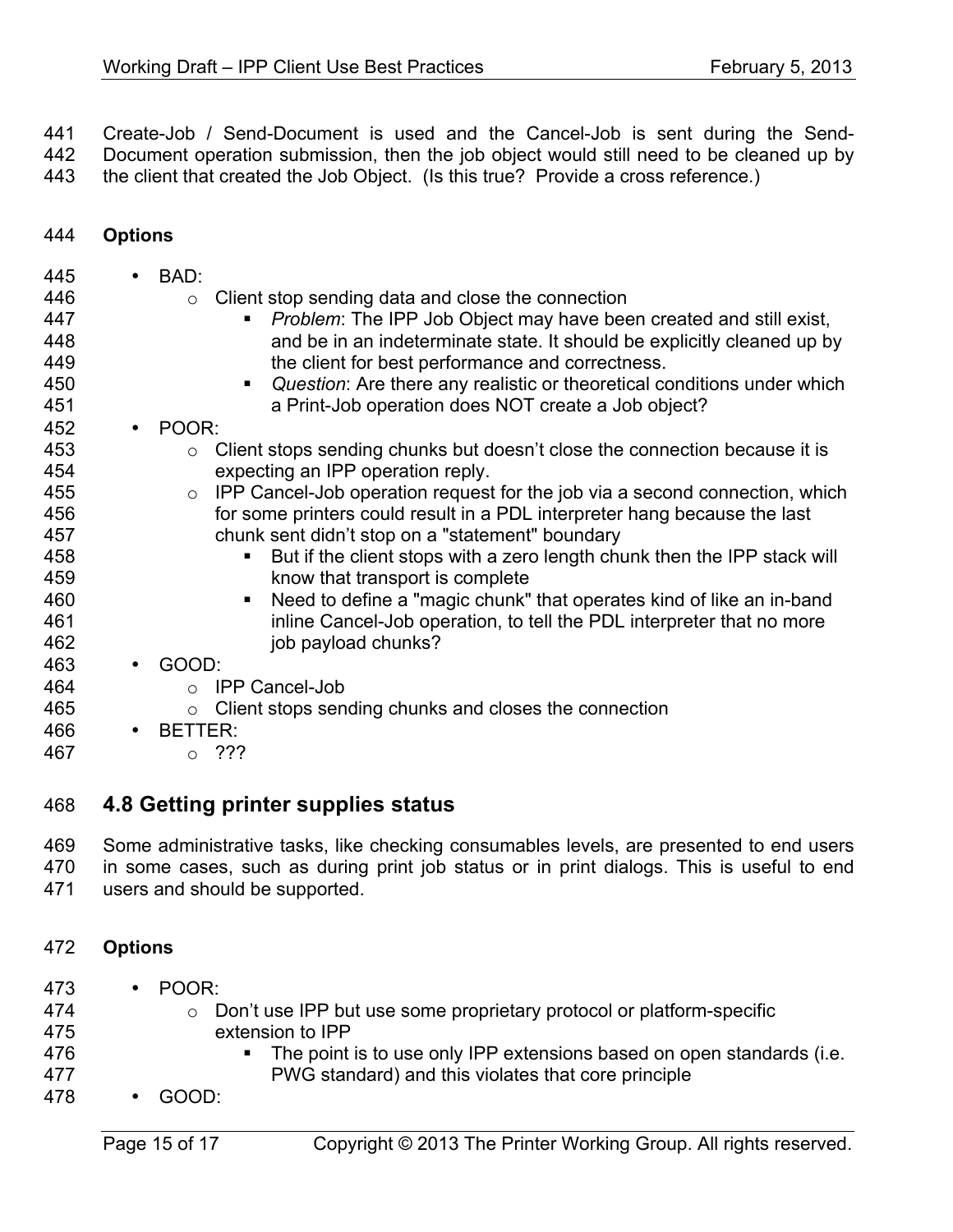- o IPP Get-Printer-Attributes
	- printer must implement JPS3 "printer-supply" attribute

# **5. Conformance Requirements**

TBD.

# **6. Internationalization Considerations**

 For interoperability and basic support for multiple languages, conforming implementations 486 MUST support the Universal Character Set (UCS) Transformation Format -- 8 bit (UTF-8) [RFC3629] encoding of Unicode [UNICODE] [ISO10646] and the Unicode Format for Network Interchange [RFC5198].

## **7. Security Considerations**

TBD.

### **8. IANA Considerations**

No IANA registrations were necessary for this document to be authored.

### **9. References**

#### **9.1 Normative References**

 [RFC2119] S. Bradner, "Key words for use in RFCs to Indicate Requirement Levels", RFC 2119/BCP 14, March 1997, http://www.ietf.org/rfc/rfc2119.txt

#### **9.2 Informative References**

 [REFERENCE] F. Last author list or standards body, "Title of referenced document", Document Number, Month YYYY, URL (if any)

### **10. Authors' Addresses**

- Primary authors:
- Smith Kennedy